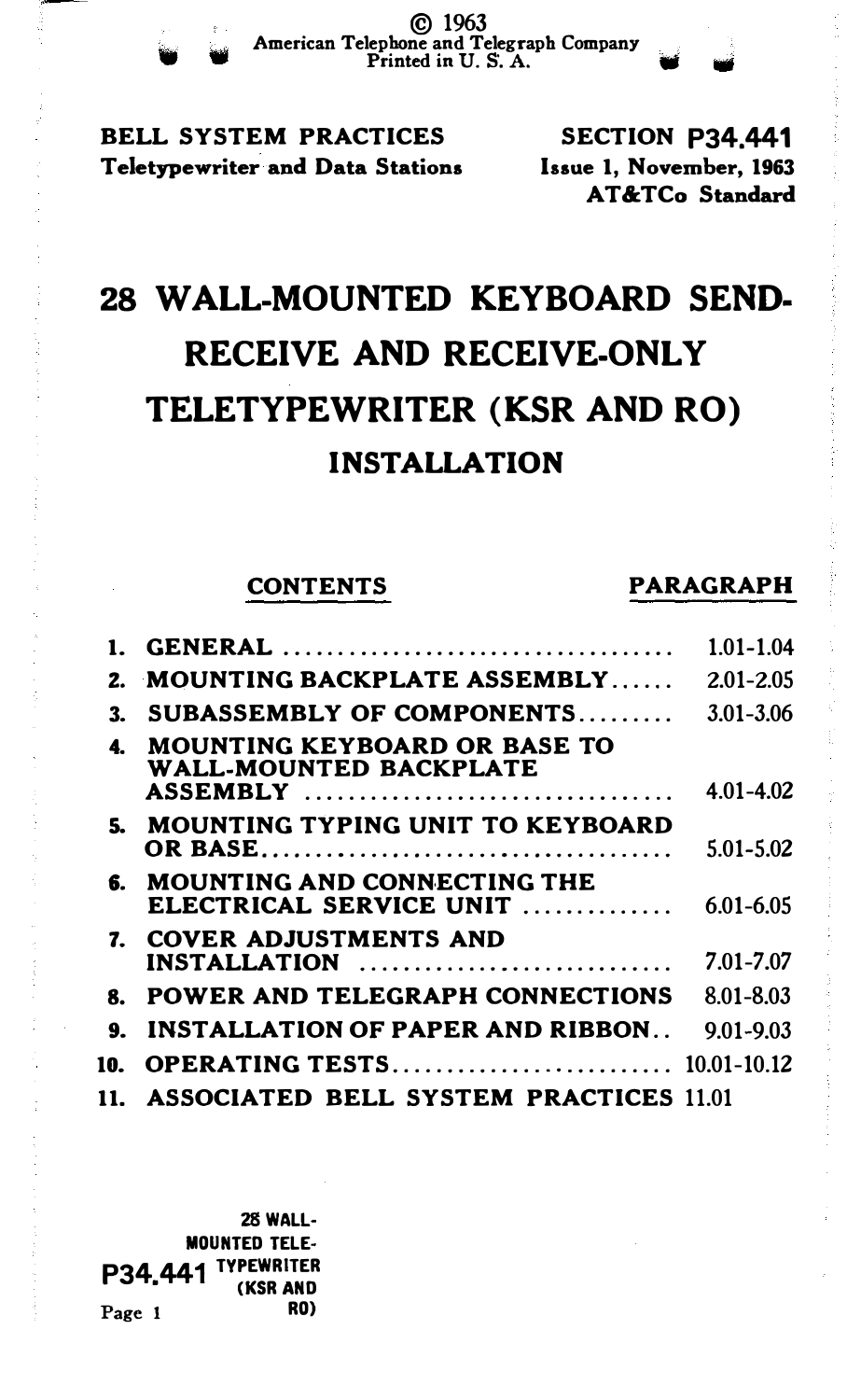#### 1. GENERAL

1.01 This section describes the installation procedures and the adjustments incidental thereto for the 28 wallmounted keyboard send-receive and receive-only teletypewriter (KSR and RO).

1.02 In this section, references made to left or right, up or down, and front or rear apply to the apparatus in its normal operating position as viewed from the front.

- 1.03 The components of the wall-mounted teletypewriter are installed in the following order:
	- (1) Backplate Assembly
	- (2) Intermediate Gear
	- (3) Keyboard (for KSR) or Base (for RO)
	- (4) Typing Unit
	- (5) Electrical Service Unit
	- (6) Cover

1.04 Certain provisions in this section apply only to the wallmounted teletypewriter mounted on the No. 101 electronic switching system bay. The paragraphs containing these instructions are given the title Special Set.

## 2. MOUNTING BACKPLATE ASSEMBLY

2.01 The fully assembled wall-mounted teletypewriter weighs approximately 110 pounds and has seven mounting holes for attachment to the wall. The supporting wall must be able to withstand a 60-pound shear force and a 90-pound tensile (or compressive) force at each mounting hole.

2,02 The locations of the mounting holes on the backplate assembly are shown in Fig. 1. Since the horizontal distance between holes is 14-5/8 inches, the backplate cannot be mounted on standard 16-inch center-to-center wall studs. When attaching the backplate assembly to wall structures where the existing mounting holes are unsatisfactory, alternate holes may be added along the side and bottom edges. No mounting hardware can be located along the upper central edge, since such hardware would interfere with the paper supply.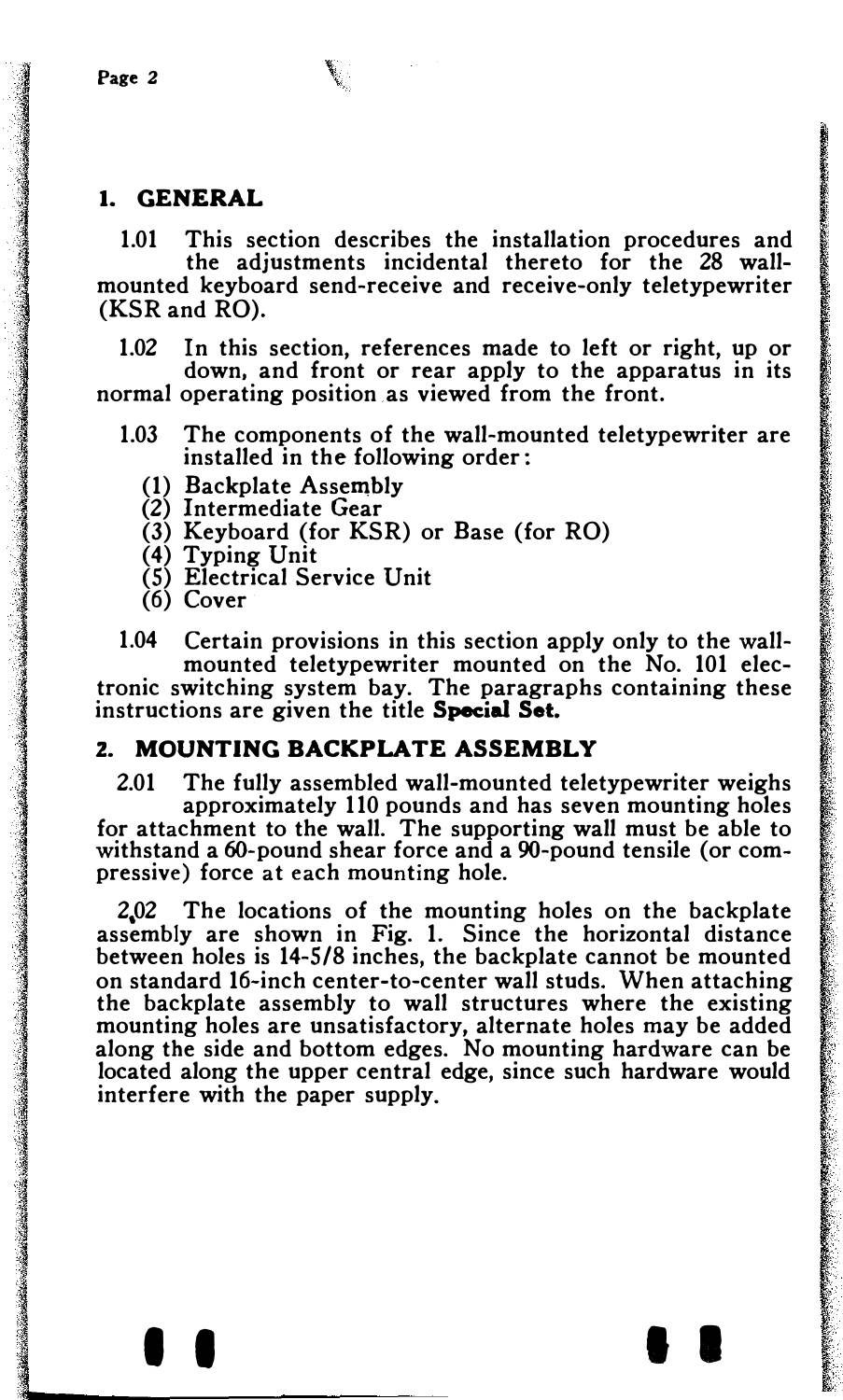

Fig. 1 - Location of Mounting Holes in Backplate

28 WALL-**MOUNTED TELE-**P34.441 TYPEWRITER (KSR AND Page 3 RO)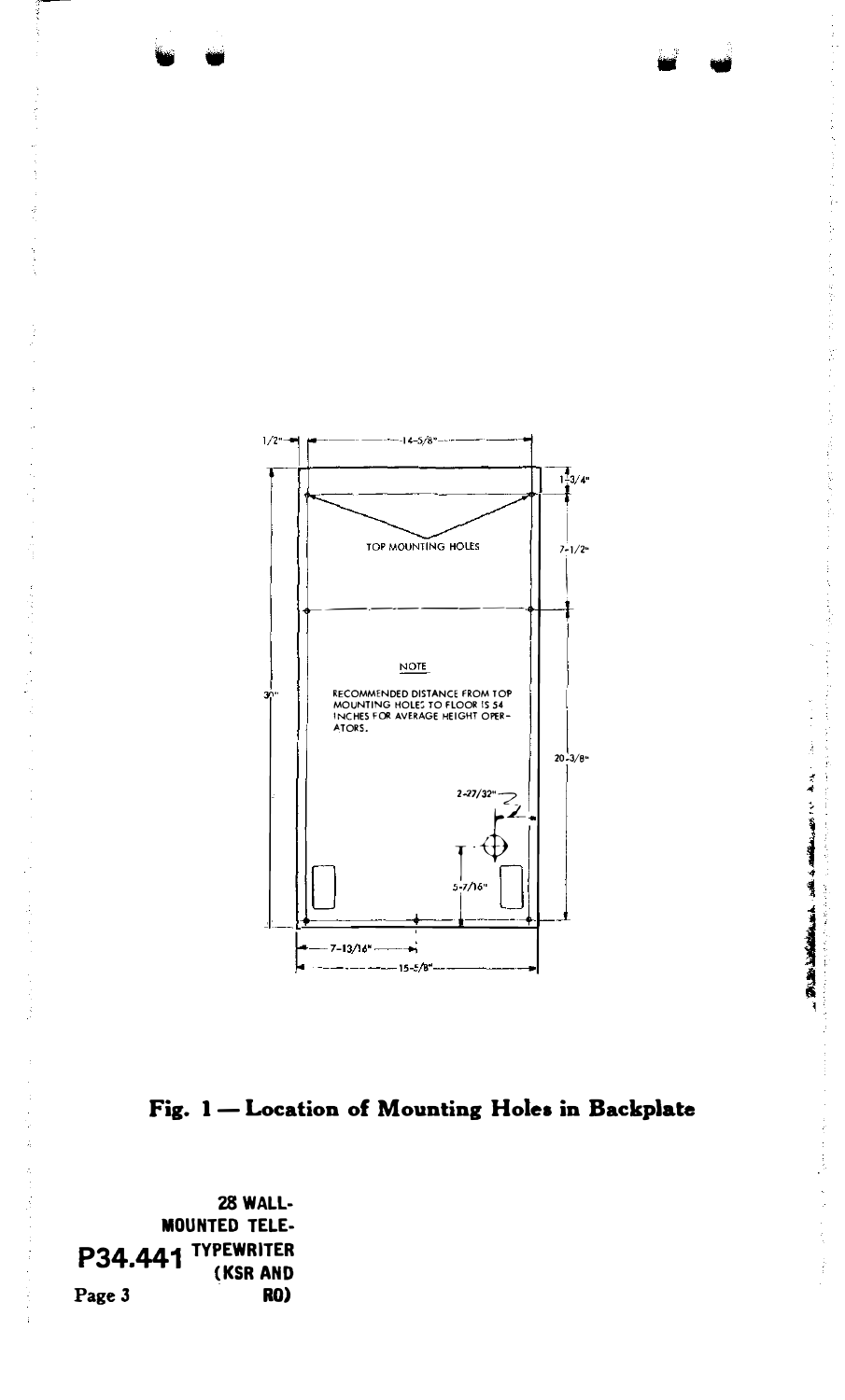- 2.03 The following list contains suggested mounting hardware to be used with various wall materials:
	- (a) For masonry walls, use Ackermann-Johnson retainers, tubular expansion shields (made by the Rawplug Com-
	- pany), or equivalent, with  $3/16$ -inch diameter or  $\#12$  bolts. (b) For hollow wood or tile wall, use 3/16-inch diameter toggle bolts.
	- (c) For solid wood wall, use #12 roundhead wood screws.

(d) For lath and plaster or plaaterboard walla, use 3/16 inch diameter toggle bolts. Auxiliary support may be required for walls of this type. Take every precaution to insure that the supporting wall meets the loading requirements set forth above.

2.04 As indicated in Fig. 1, the recommended height from the floor to the top mounting holes is 54 inches. This distance has been found satisfactory to accommodate an operator of average height. If desired, the height may be varied to meet the customer's requirements.

2.05 If the backplate is used for locating the mounting holes on the wall, it may be more convenient to separate the framework from the backplate. This can be accomplished by loosening the four frame mounting screws shown in Fig. 2 and sliding the framework from the backplate assembly.

I I I I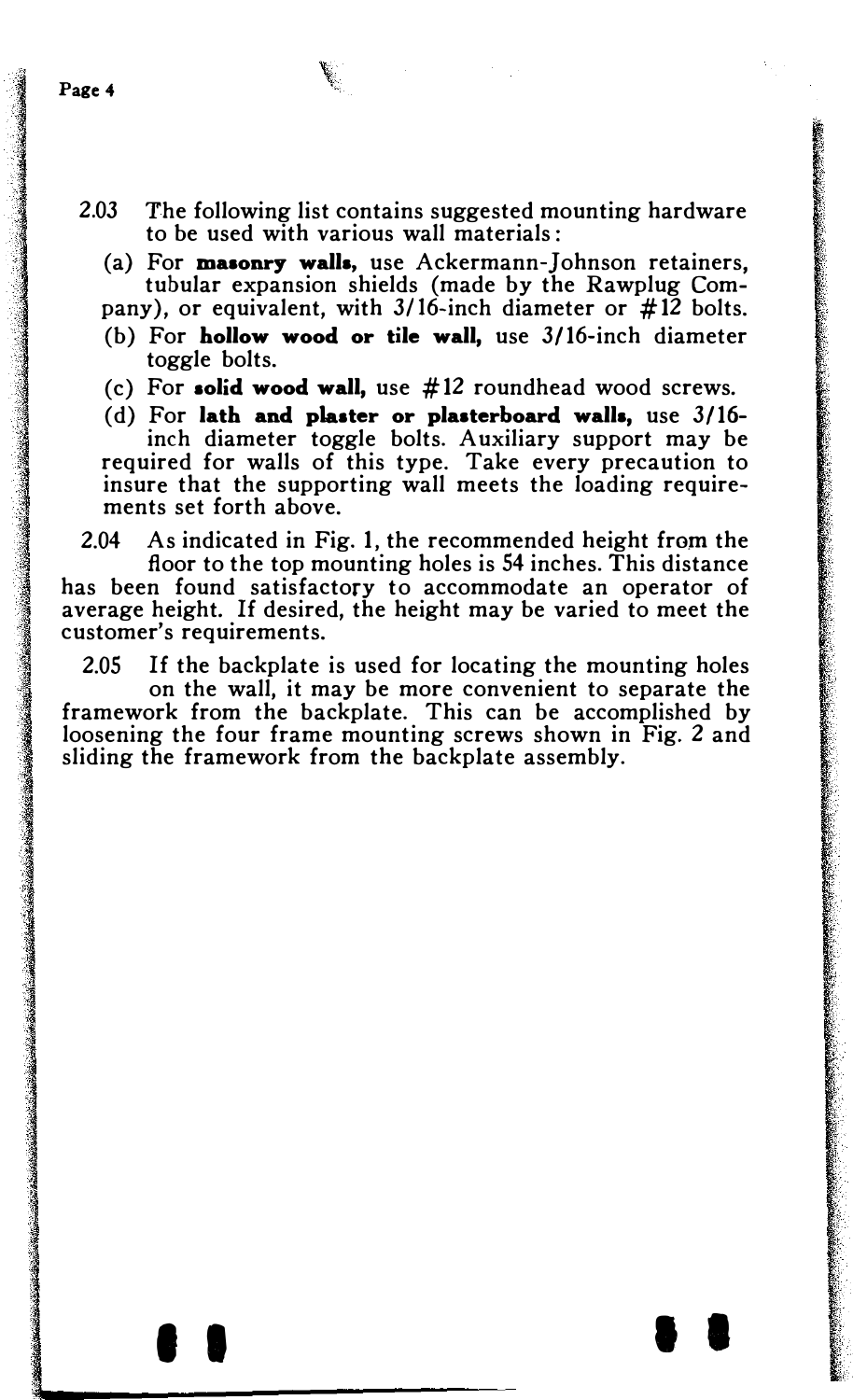

Fig. 2-Framework Mounted on Backplate

28 WALL-MOUNTED TELE-P34.441 TYPEWRITER ' (KSR AND Page 5 RO)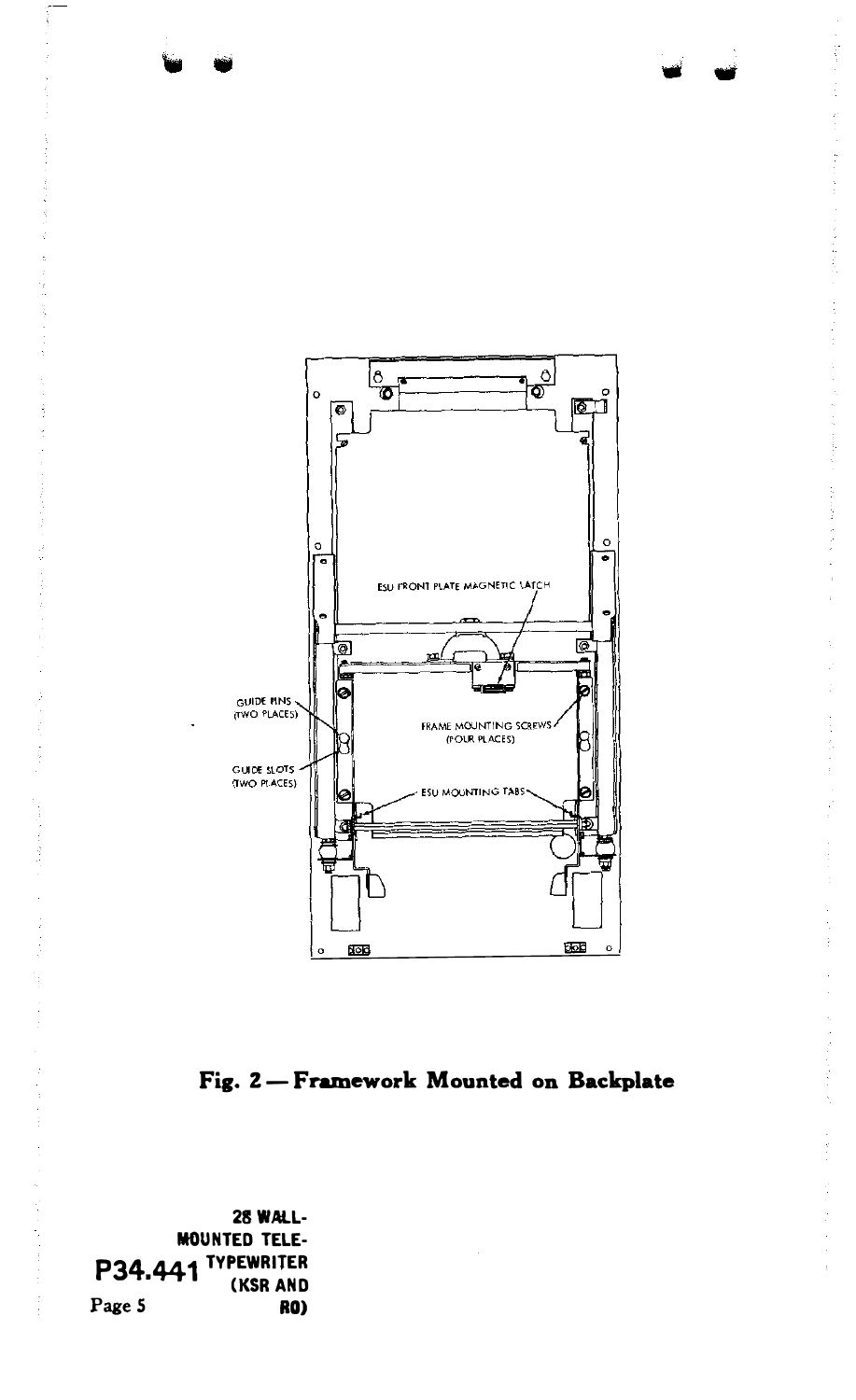## 3. SUBASSEMBLY OF COMPONENTS

3.01 The following assembly and adjustments pertaining to

the keyboard (or base) and the typing unit are to be performed before the units are installed on the backplate assembly. The purpose is to install and adjust the intermediate gear and adjust the timing belt connecting the intermediate gear assembly and the motor pulleys.

## A. Addition of Intermediate Gear to Keyboard or Base

3.02 Remove the retainer ring which is adjacent to the left bearing side and the  $3/\overline{8}$ -inch hex nut and associated lockwasher from the right end of the shaft. Slide the shaft to the left and remove the pulley, the two belt retainers, and the belt. Place the rubber isolator over the small end of the intermediate gear. Slide the gear with isolator onto the shaft so that the isolator side is on the left. Replace the two belt retainers, the belt, and the pulley. Then slide the shaft to the right, back to its original position, and replace the retainer ring and the 3/8-inch hex nut and associated lockwasher. Locate the intermediate gear in its correct position and fasten it with the two setscrews supplied.

#### B. Mounting Typing Unit on Keyboard (or Baae)

Note: Loosen the mounting screws on the intermediate gear assembly and move it to its rearmost position.

- 3.03 Special Set: This teletypewriter requires the addition of a clip on the typing unit as follows :
	- (a) Remove the clip from the muslin bag attached to the stuntbox.
	- (b) Remove the bottom screw and lockwasher on the left end of the codebar guide mechanism.
	- (c) Add the clip and replace the screw and lockwasher, making sure that the clip engages the FIGS-LTRS codebar.

3.04 Remove and retain the four mounting screws supplied with the base unit. (See Fig. 3.) Place the typing unit on the keyboard (or base) unit and make certain that the front feet of the typing unit are placed over the locating studs provided on the base unit. Rotate the intermediate shaft by hand in order to mesh the gear teeth. Secure the typing unit to the base unit with the four mounting screws.

I I I I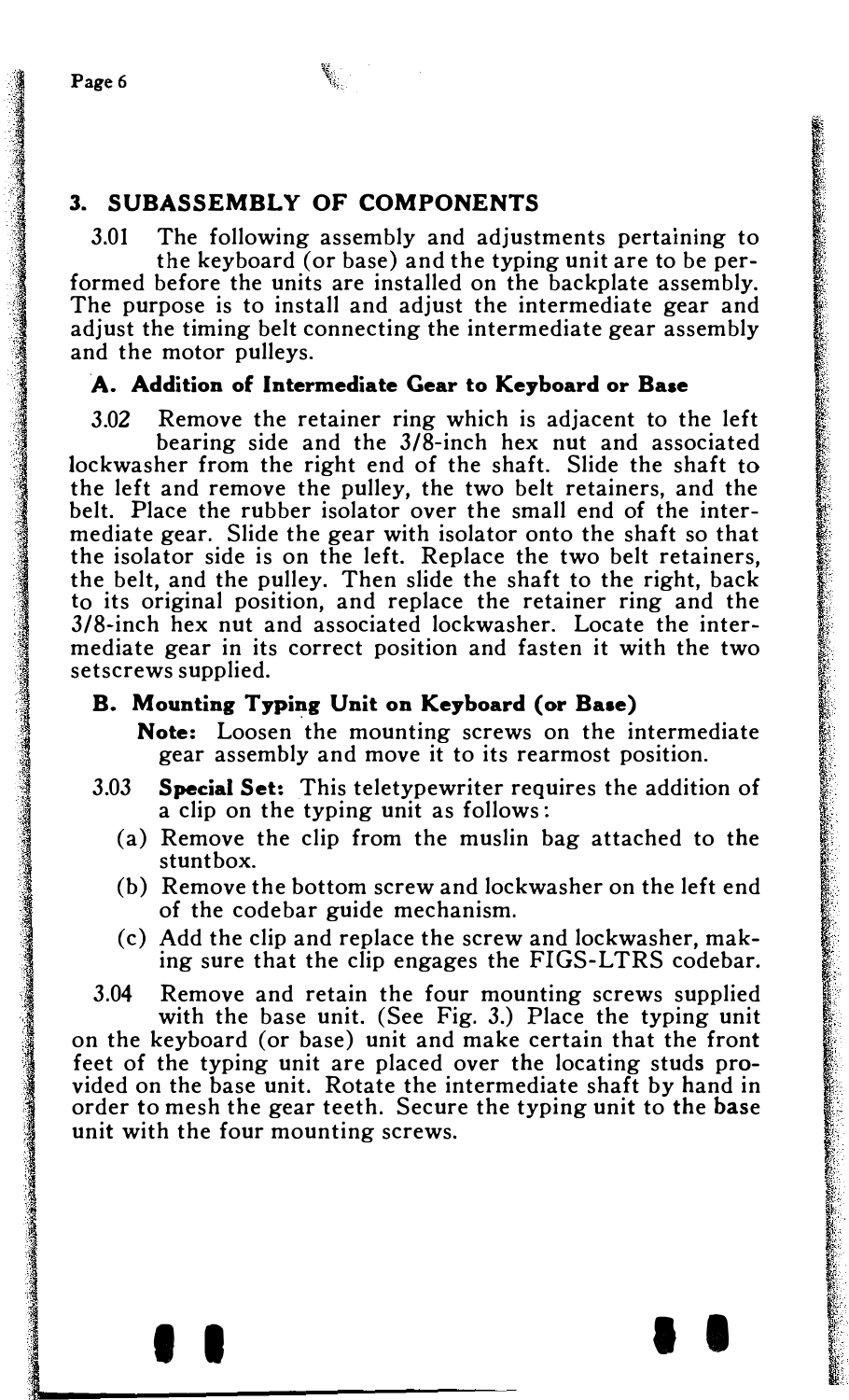

Fig, 3- Wall-mounted Teletypewriter Base

28WALL-MOUNTED TELE-P34.441 TYPEWRITER Page 7 RO)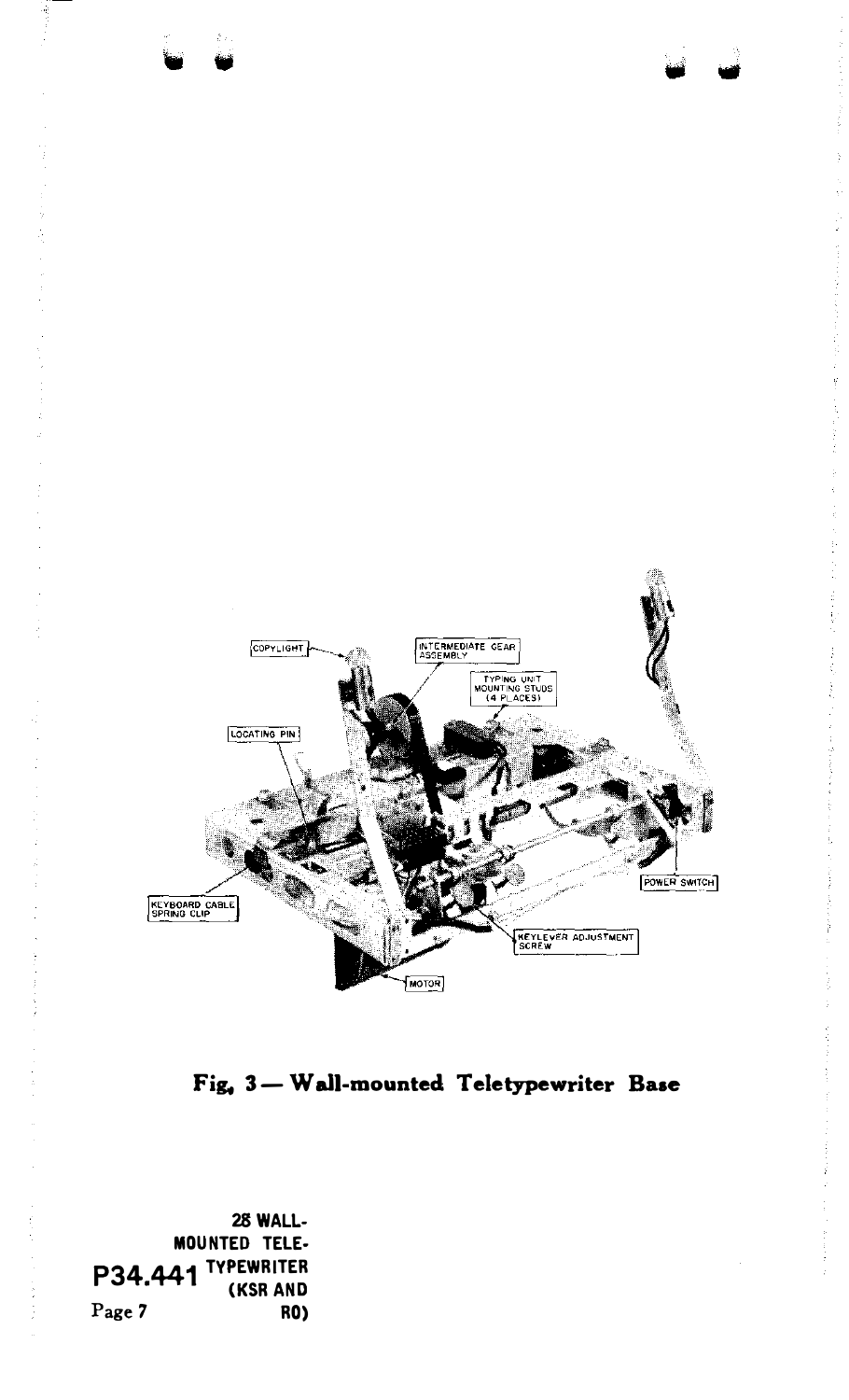collection and

**Brazilian Control of Control Control of Control Control Control** 

## C. Intermediate Gear and Timing Belt Adjustments

 $3.05$ Adjust the intermediate gear assembly and the timing belt as indicated in Fig. 4 and 5.



Fig. 4 - Intermediate Gear Assembly Adjustment

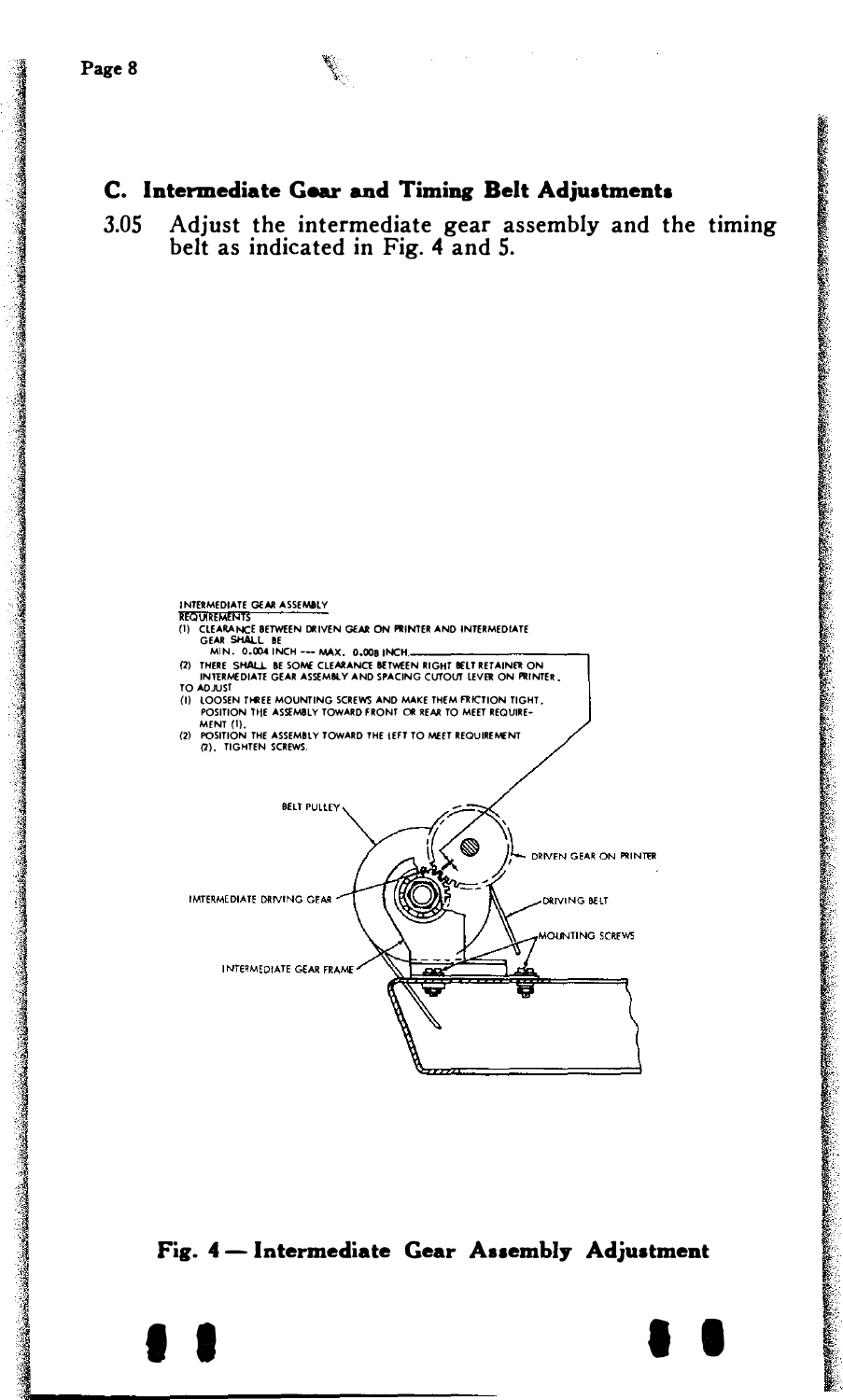

## Fig. 5-Timing Belt Adjustment

3.06 Remove the typing unit from the keyboard (or base) in preparation for installing the keyboard (or base) on the backplate assembly.

28 WALL-**MOUNTED TELE-**P34.441 TYPEWRITER (KSR AND Page 9 **RQ'**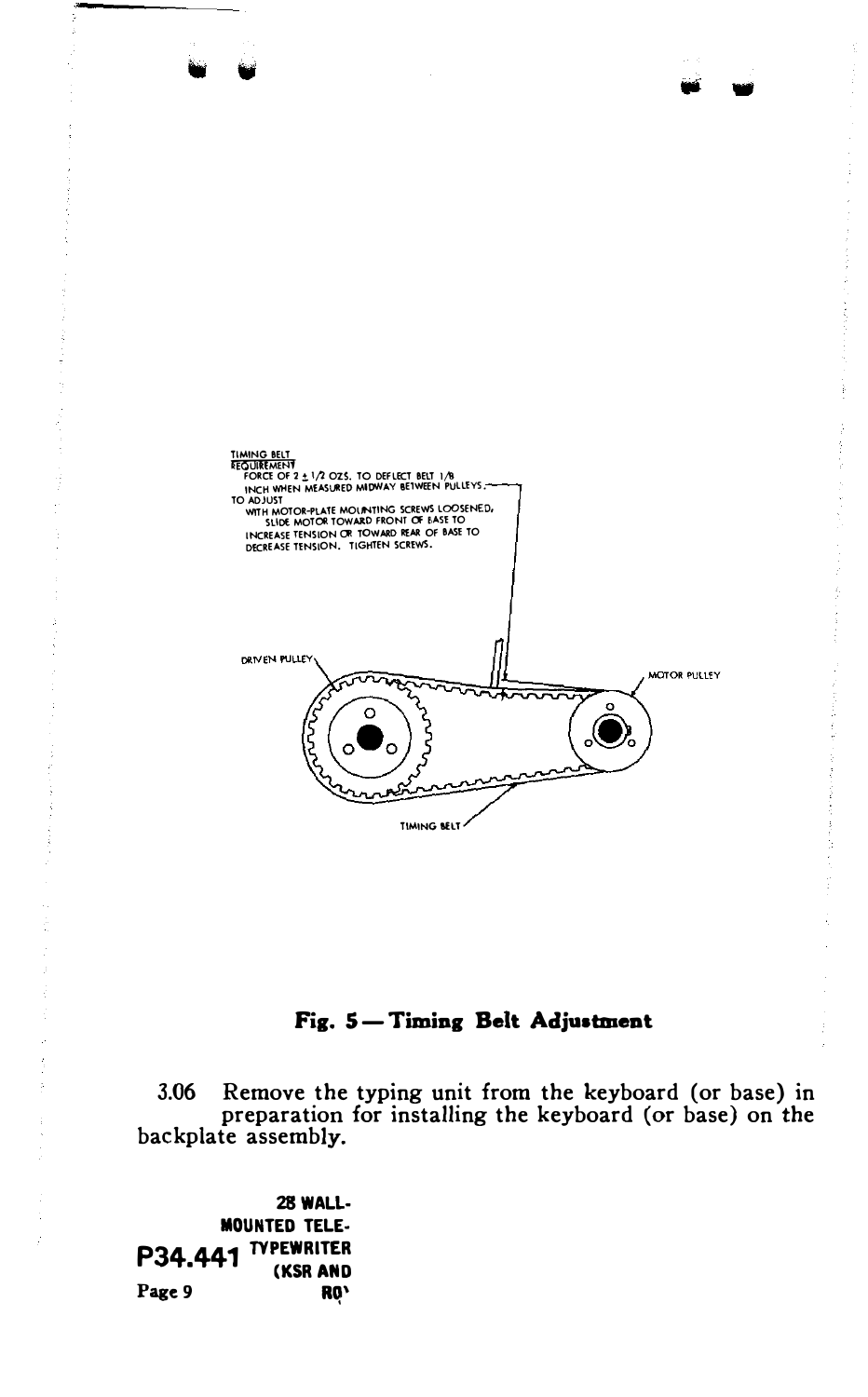's contained in the contract of the contract of the contract of the contract of the contract of the contract of

1921 - 1930 - 1930 - 1930 - 1930 - 1930 - 1930 - 1930 - 1930 - 1930 - 1930 - 1930 - 1930 - 1930 - 1930 - 1930<br>1930 - 1930 - 1930 - 1930 - 1930 - 1930 - 1930 - 1930 - 1930 - 1930 - 1930 - 1930 - 1930 - 1930 - 1930 - 1930<br>19

\

#### 4. MOUNTING KEYBOARD OR BASE TO WALL-MOUNTED BACKPLATE ASSEMBLY

4.01 Insert the keyboard ground strap between the mounting stud and the vibration plate located in the front right corner.

4.02 With the motor unit in its properly adjusted position

and the typing unit removed ·from the base, secure the keyboard (or base) to the backplate assembly with the mounting studs which are supplied as part of the keyboard (or base) assembly.

## S. MOUNTING TYPING UNIT TO KEYBOARD OR BASE

5.01 Remove and retain the four mounting screws supplied with the base unit. Place the typing unit on the keyboard (or base) unit and make certain that the front feet of the typing unit are placed over the locating studs provided on the base unit. Rotate the intermediate shaft by hand in order to mesh the gear teeth. Secure the typing unit to the base unit with the four mounting screws.

5.02 With the keyboard (or base) and typing unit in place, adjust the two support hinges near the base of the backplate assembly as indicated in Fig. 6.



#### Fig. 6- Hinge Mount Adjustment

I I I I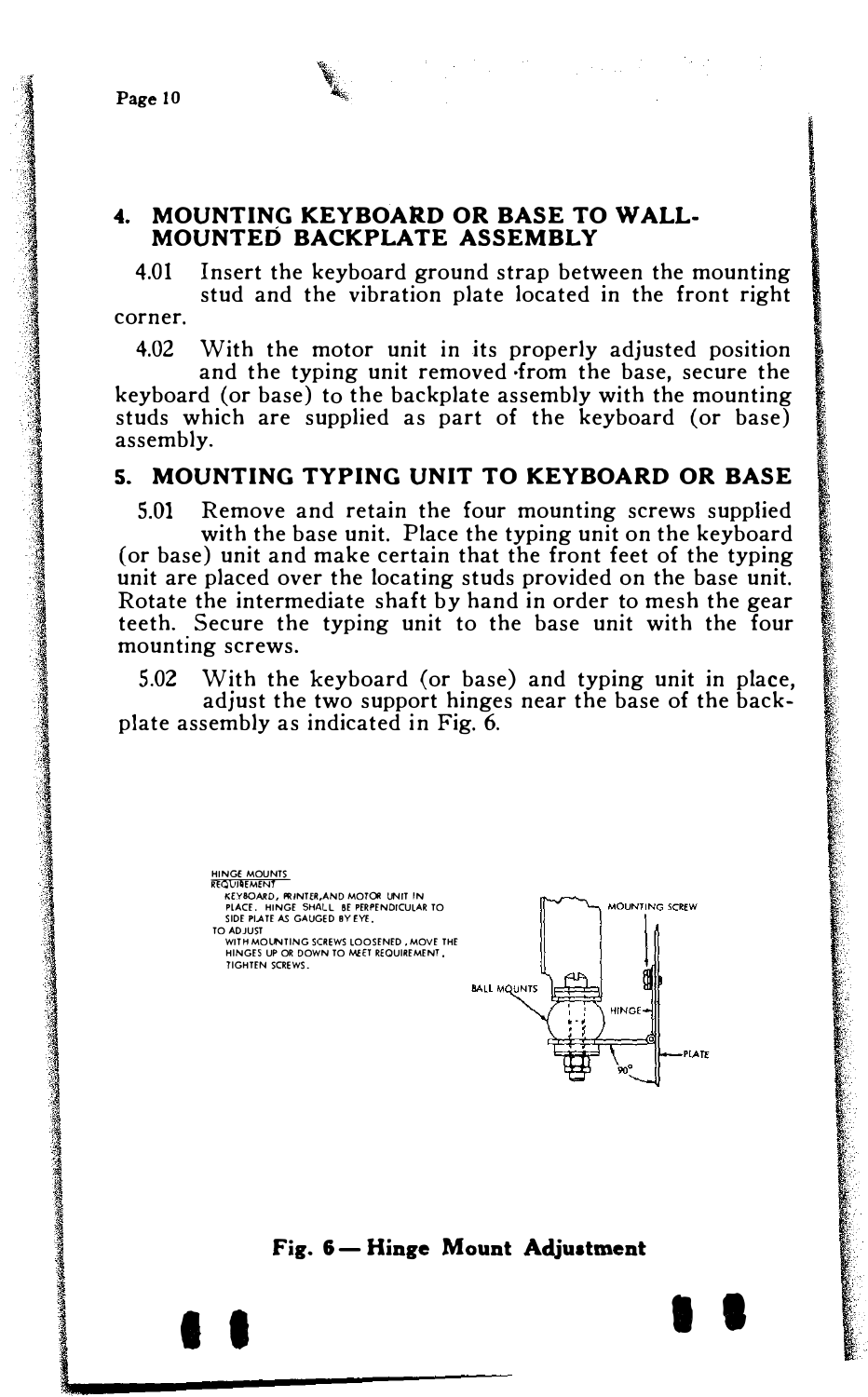### 6. MOUNTING AND CONNECTING THE ELECTRICAL SERVICE UNIT

6.01 The lower part of the mounting frame has four projecting tabs upon which the electrical service unit rests, as shown in Fig. 2. Place the service unit into the frame. The hinged front plate is held in place by a magnetic latch on the mounting frame. The plate and latch shall be perpendicular to each other as gauged by eye. If necessary, loosen the screws and position

the latch to meet the requirement. 6.02 Special Set: Route the keyboard connecting cable directly to the keyboard connector located on the lower right side of the keyboard.

6.03 In all other cases route the keyboard connecting cable

up along the left side of the mounting frame. Route the cable behind all spring clips supplied with the mounting frame for this purpose. Clamp the keyboard cable to the keyboard with the spring clip supplied on the keyboard as shown in Fig. 3.

6.04 Route the typing unit connector up along the right side

of the mounting frame and fasten with the spring clips supplied with the frame.

6.05 Connect the two ground straps at the left end of the

electrical service unit securely to the cabinet mounting frame and the teletypewriter mounting frame. See Fig. 7. The screws chosen to make the ground connection must go into tapped holes in both of the mounting frames to insure a sufficient ground.

Caution: Ground connections muat be made properly to eliminate shock hazard.

28 WALL· MOUNTED TELE· P34.441 <sup>Typewriter</sup> (ksr and Page 11 RO)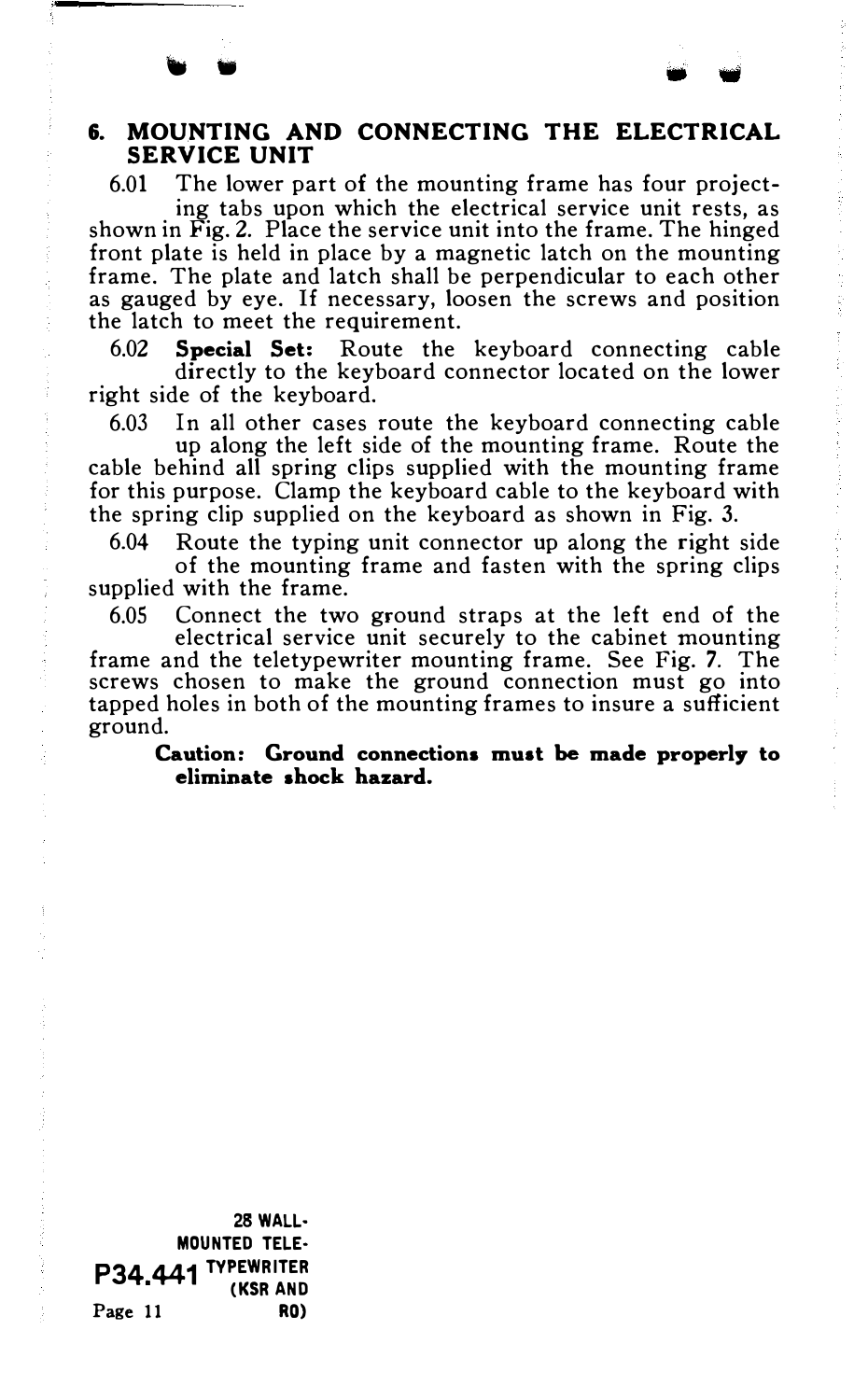



## 7. COVER ADJUSTMENTS AND INSTALLATION

With the cover removed from the backplate assembly,  $7.01$ perform the cover hinge, latch, and copyholder adjustments given in Fig. 8.

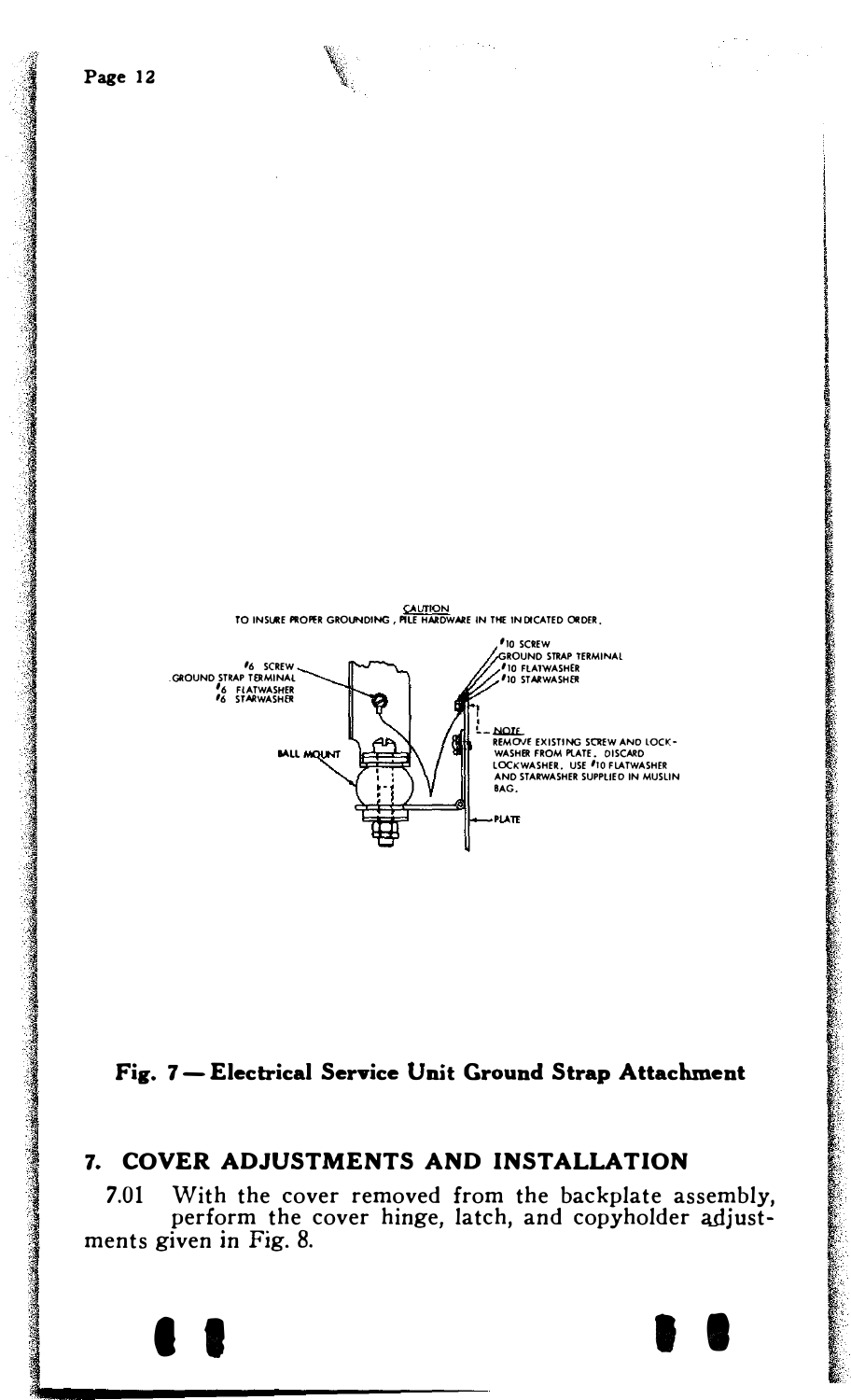

## Fig. 8-Cover Hinge, Latch, and Copyholder Adjustments

28 WALL-**MOUNTED TELE-**P34.441 TYPEWRITER (KSR AND Page 13 RO?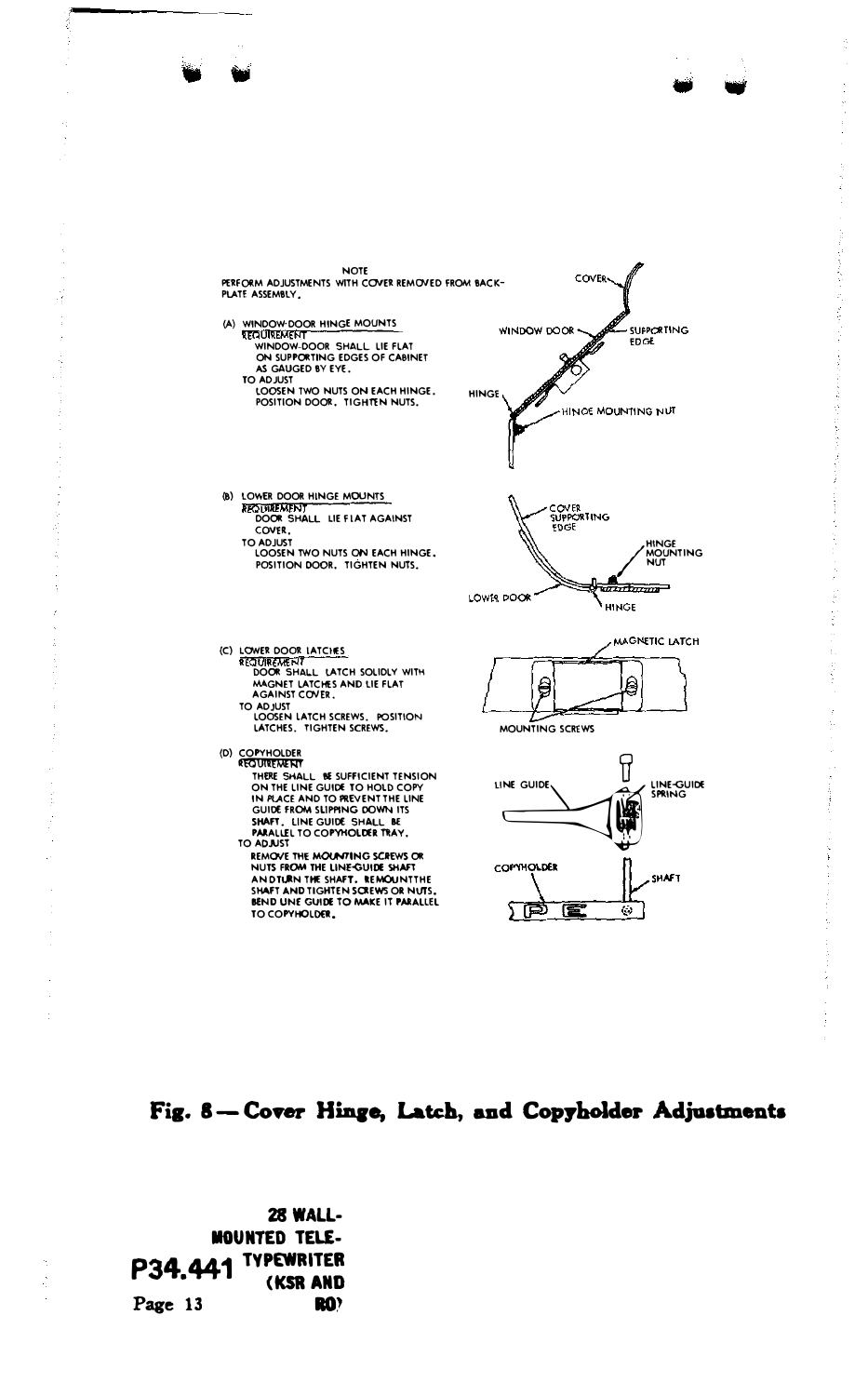7.02 Before placing the cover on the backplate assembly, loosen the nut securing the large central mount and make it friction tight. The mount is illustrated in Fig. 10. For receive-only sets (RO), remove the three keylever assemblies from the cover by removing six nuts, lockwashers, and fiat washers.

Note: The following adjustments are to be performed with the cover in place but not secured; i.e., the two screws at the bottom of the backplate assembly are not tightened.

#### A. Send-Receive Hood and Cover Adjustments

7.03 Adjust the hood and cover as shown in Fig. 9 and 10. The mounting bar is moved up or down to increase or decrease the gap between the keyboard hood and the keytop guide plate ; and the keyboard is moved in or out to decrease or increase the gap between the keytop guide plate and the cover lip.

I I I I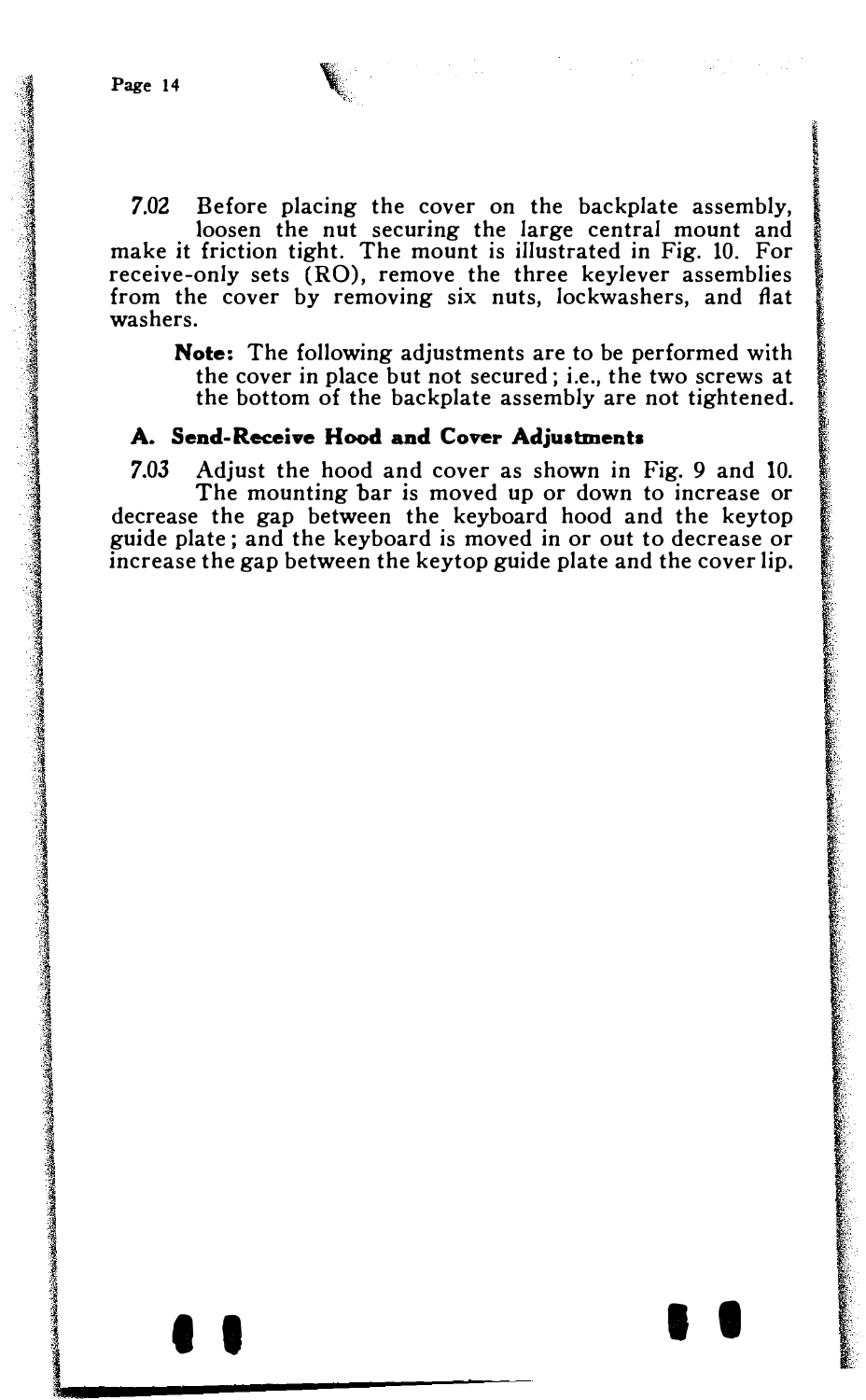

Fig. 9-Keytop Hood Adjustment (KSR)

28 WALL· MOUNTED TELE· P34.441 TYPEWRITER " (KSR AND Page 15 RO)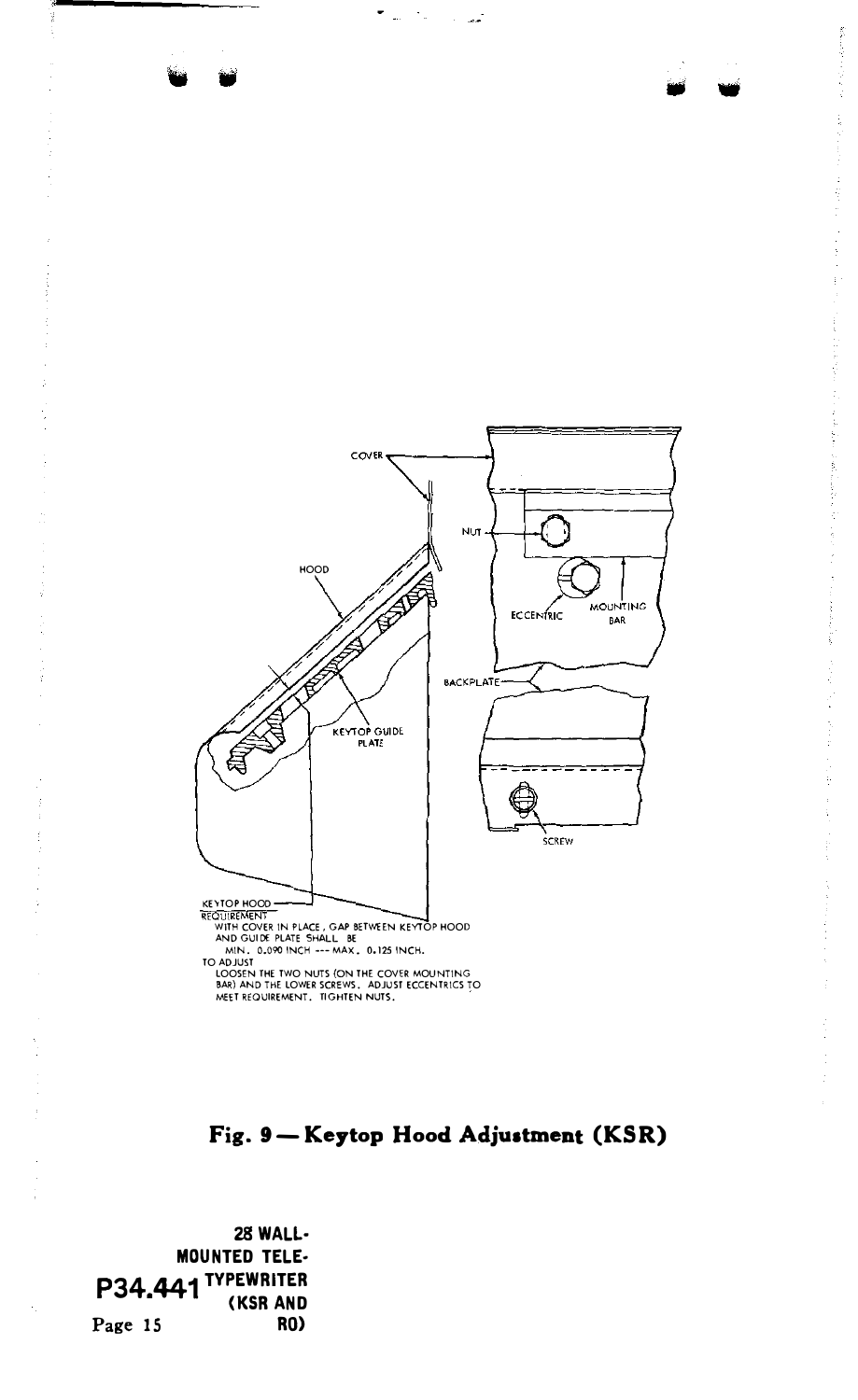医皮肤病 医皮质性皮质 医心脏病 医心脏病 医血管 医血管下腺 医腹膜炎

1

**INCORN AND ANGELES** 

i<br>Compositor and a model of the

i<br>Secolul in Comune comunication and a material



Fig. 10-Keytop and Cover Adjustment (KSR)

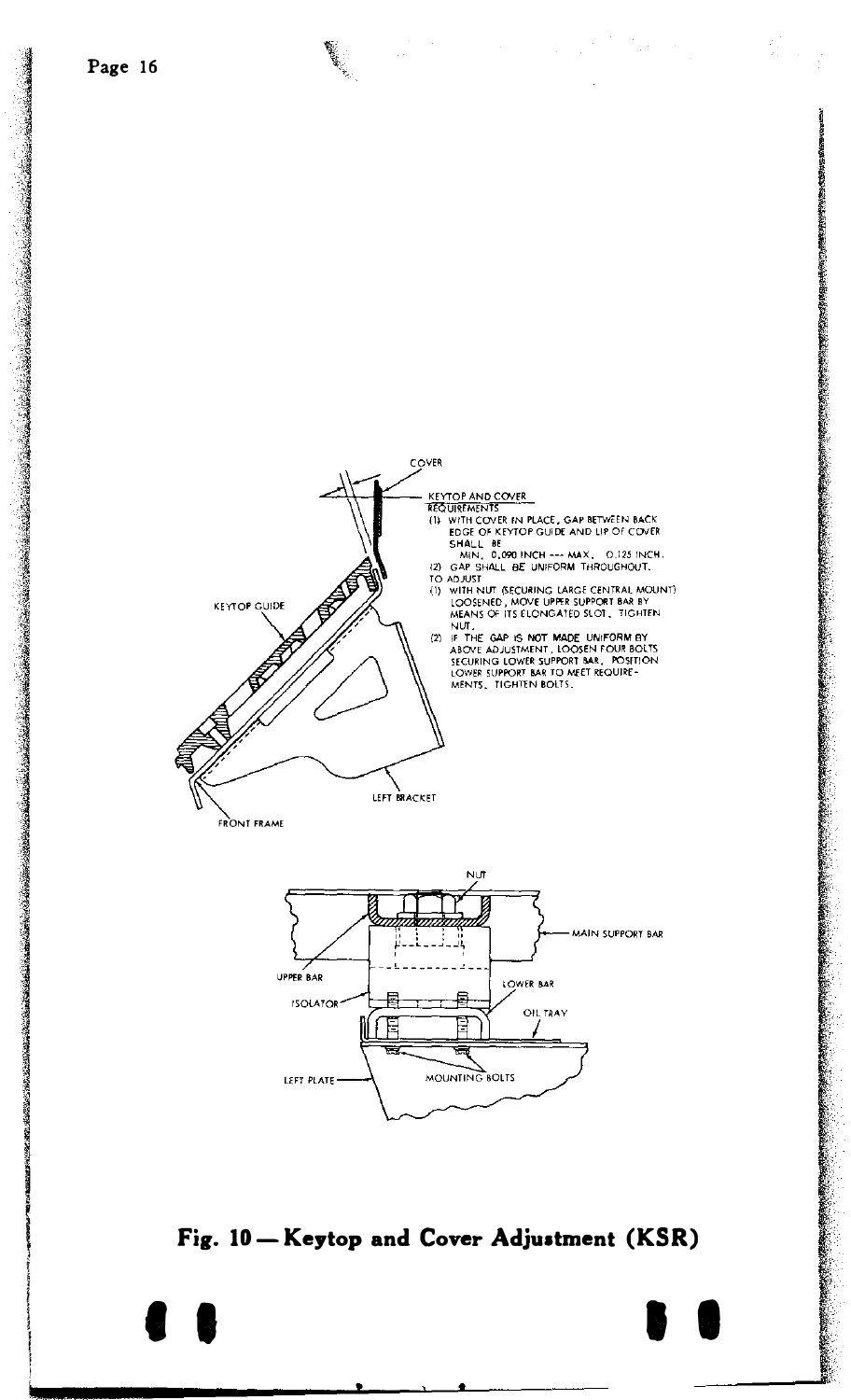#### B. Receive-only Cover, Power Switch, and Keylever Adjustments

7.04 Adjust the cover, power switch, and keylever assemblies as shown in Fig. 11, 12, and 13. The cover is moved up or down to vary the upper and lower gap between the power switch and the cover. The deflected power switch is made flush with the cover either by a local adjustment of the base front plate or by moving the base in or out. The keylever assemblies are adjusted by moving the keylever adjusting screw in or out.

28WALL· MOUNTED TELE· P34,441 TYPEWRITER Page 17 RO)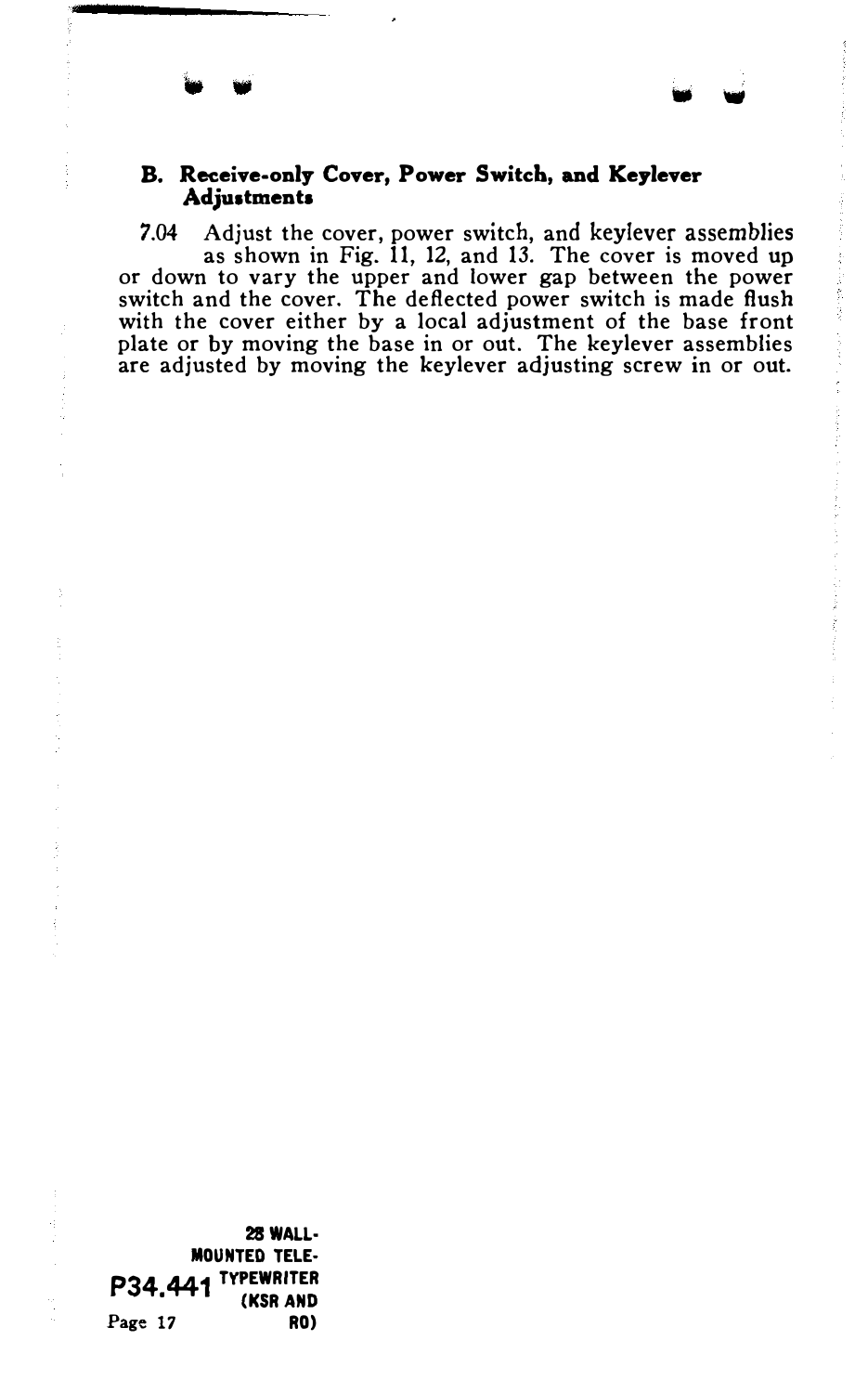

## Fig. 11-Cover Adjustment (RO)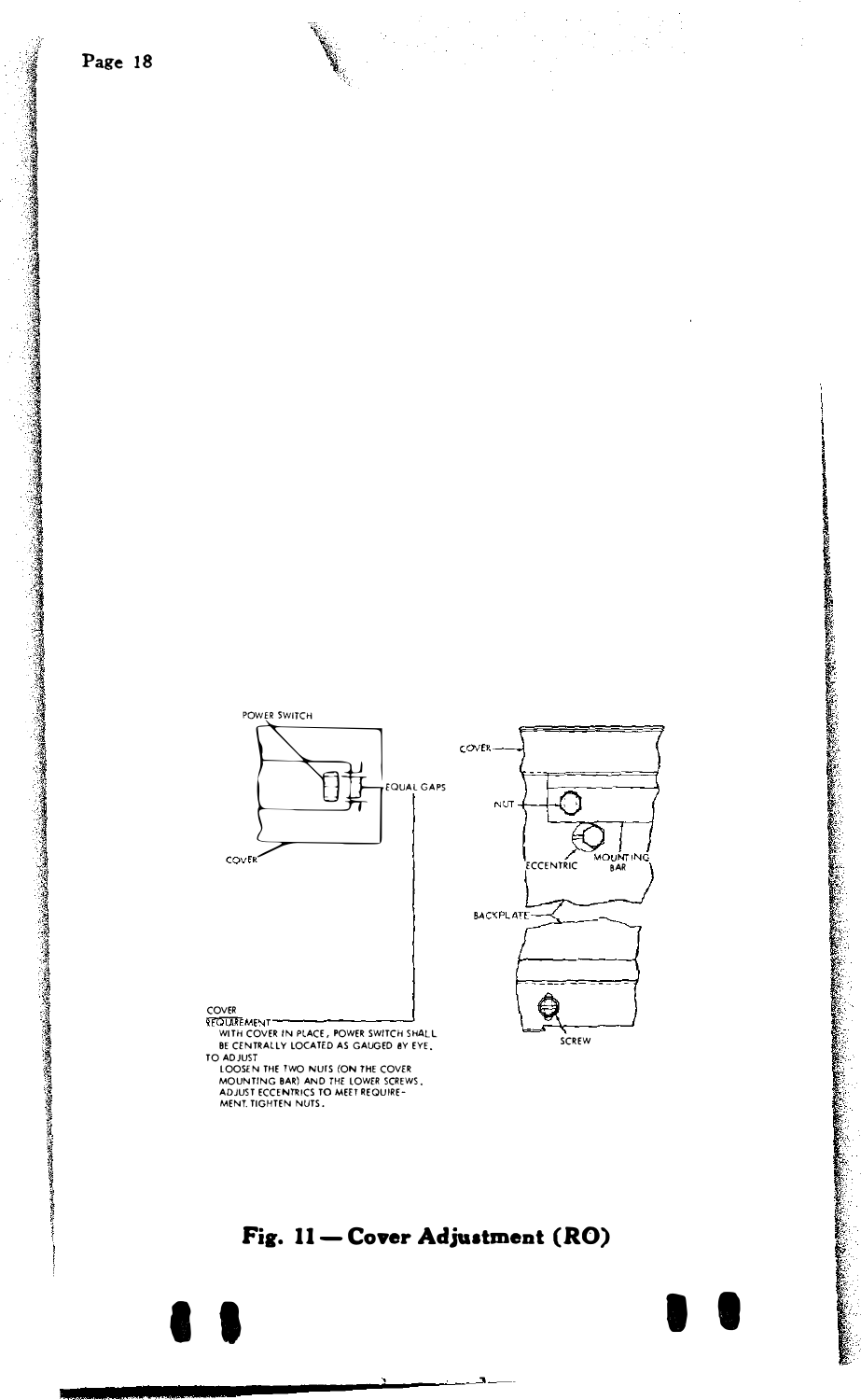## POWER SWITCH

�--------------- WITH COVER IN PLACE, DEFLECTED SURFACE OF POWER SWITCH, INDICATING EITHER ON Oft OFF, SHALL BE FLUSH WITH COVER SURFACE.

- 
- TO AD SIST<br>
SERVICE COVER, WITH AD JUSTING<br>
SWITCH, TOHTEN SCRIVS,<br>
SWITCH, TIGHTEN SCRIVS,<br>
2011 CH. TIGHTEN SCRIVS,<br>
2011 HE REQUIREMENT CANNOT BE WITH ABOVE AD JUSTINENT, LOOSEN<br>
NUT SECURING LARGE CENTRAL<br>
SUPONT BAR B TIGHTEN NUT.



•



1999 - 1999 - 1999 - 1999

## Fig. 12- Power Switch Adjustment (RO)

2SWALL· MOUNTED TELE· P34,441 <sup>Typewriter</sup> Page 19 RO)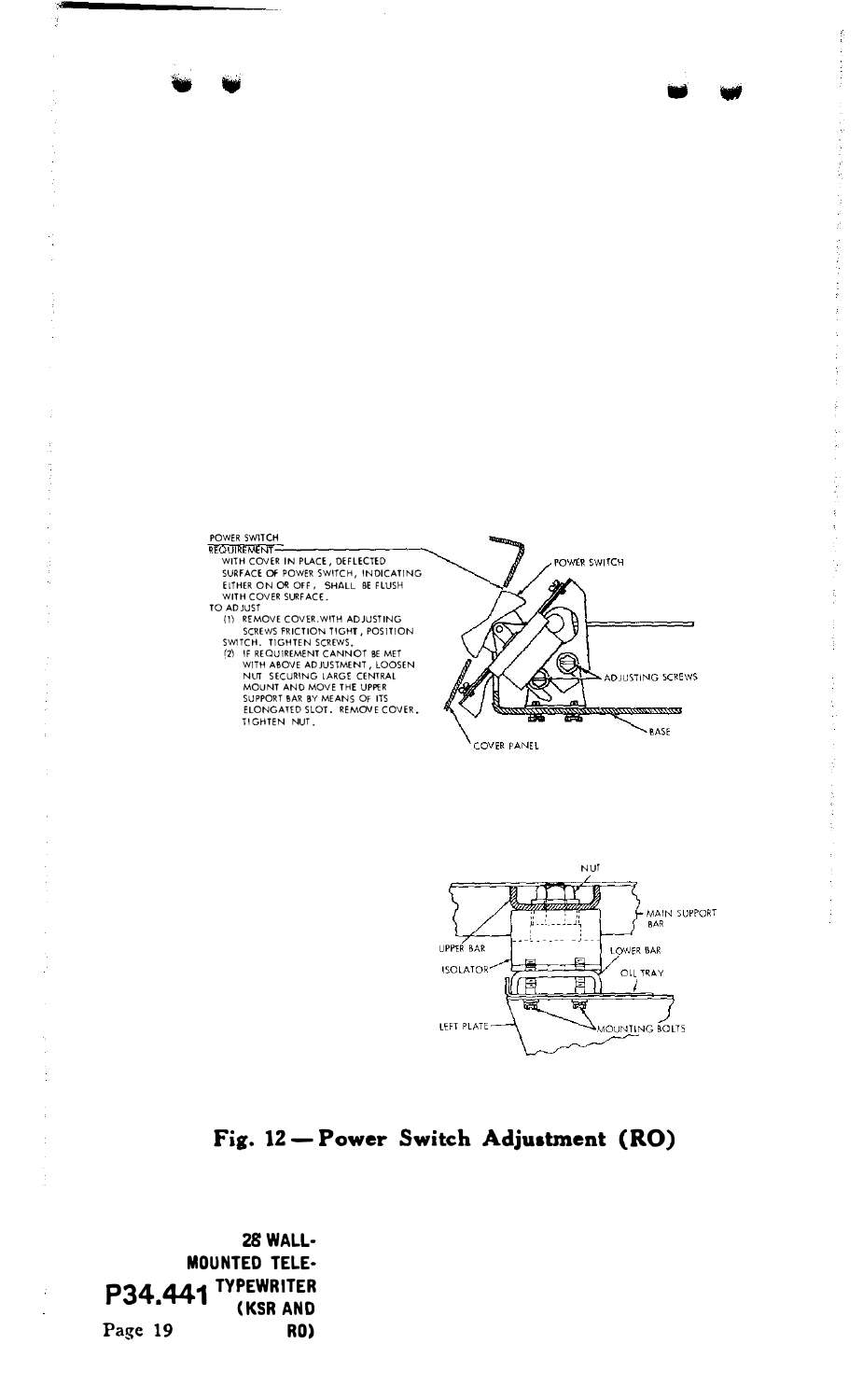



## fig. 13- Keylever Adjustment (RO)

**E 9**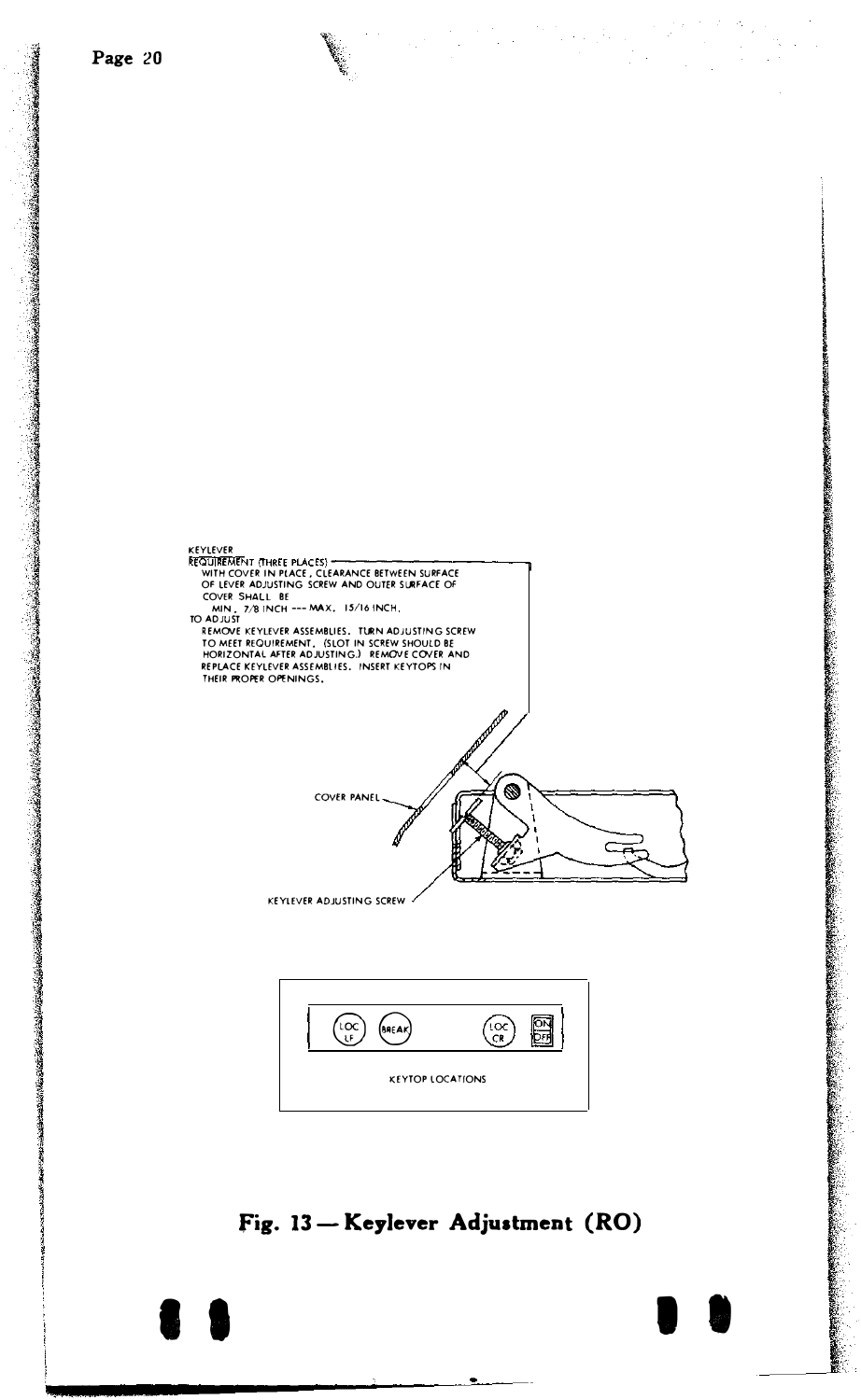j

## C. General Cover Adjustments and lnstallatiop

7.05 Adjust the paper guide and window as shown in Fig. 14.



Fig. 14. - Paper Guide and Window Adjustments

28 WALL· MOUNTED TELE· P34.441 TYPEWRITER<br>KSR AND Page 21 RO)

j

•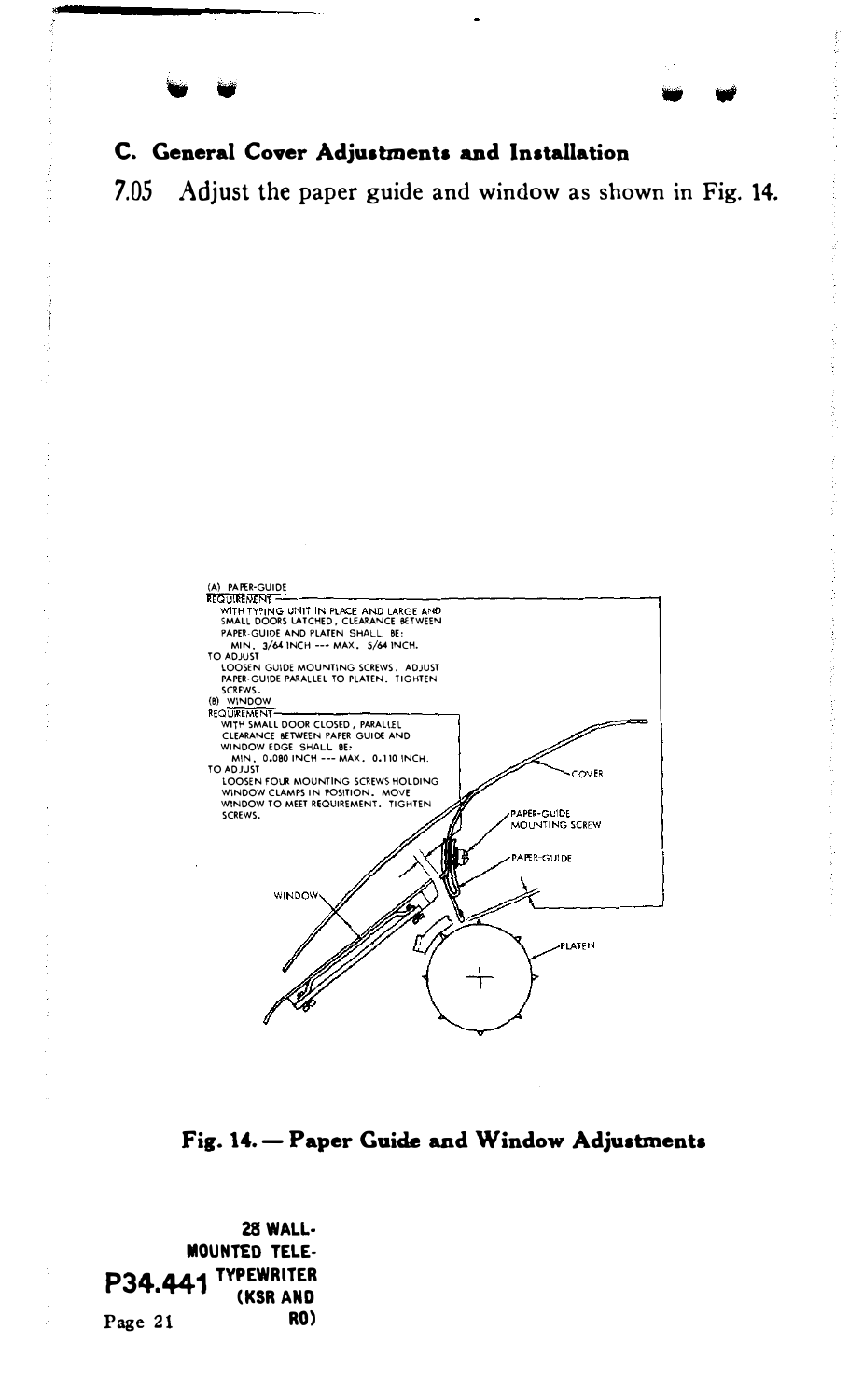7.06 Upon completion of the above adjustment, secure the cover in position with the two screws located near the bottom of the backplate assembly.

7.07 Clip the lamp shields on the two copylight lamp holders.

The clearance between the lamp shields and the cover shall be a minimum of 1/16 inch. If an adjustment is required, bend the support brackets.

## 8. POWER AND TELEGRAPH CONNECTIONS

8.01 The power cord to be used with the apparatus must be of the three-wire type. A Twist-lock receptacle supplied with the electrical service unit is to be connected to the mate provided on the bottom plate of the service unit. Attach the ground lead to the center post of the Twist-lock receptacle.

#### Caution: Do not wire the ac power cord directly to terminals C-39 and C-40 of the electrical service unit. This creates a serious electrical hazard since it puts IlOV ac on the male ac power receptacle.

8.02 Power and telegraph leads may be brought through the rear of the backplate assembly or through the hole located in the bottom of the cover.

8.03 Special Set: A mating connector supplied with the electrical service unit is to be used to provide connections to the distributor used in conjunction with this unit.

## 9. INSTALLATION OF PAPER AND RIBBON

9.01 The paper spindle for the friction-feed teletypewriter is supplied with the typing unit. Insert the spindle in a roll of paper and mount it in the lower part of the cabinet so that the paper unwinds from underneath. Route the paper up through the paper channel in the rear and down under the platen as shown in Fig. 15. Check the power lead and, if necessary, route it in such a manner as ndt to interfere with the paper.

' ' I I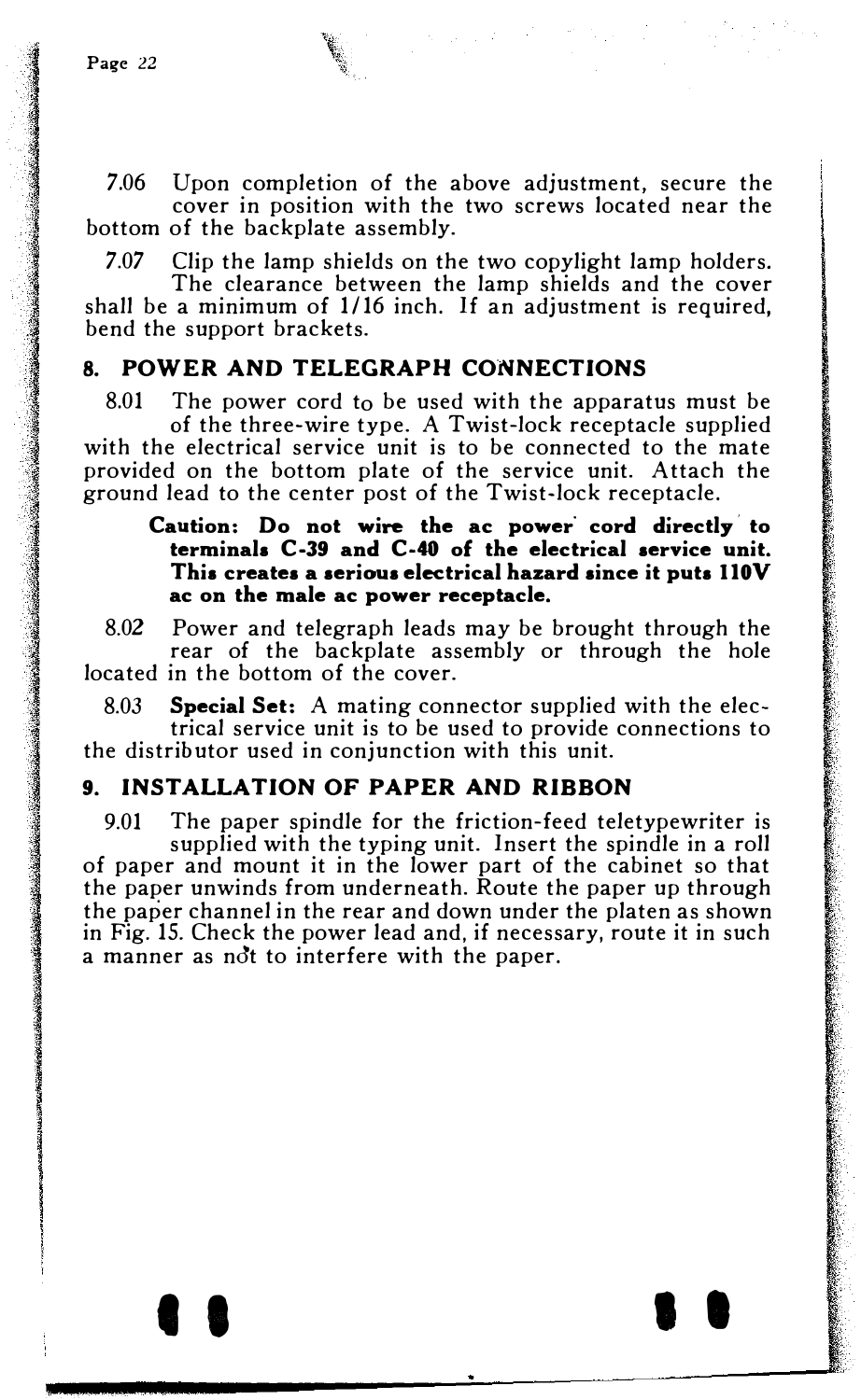

Fig. 15-Path of Paper (Friction-feed Units Only)

28 WALL-**MOUNTED TELE-**P34.441 TYPEWRITER (KSR AND Page 23 RO)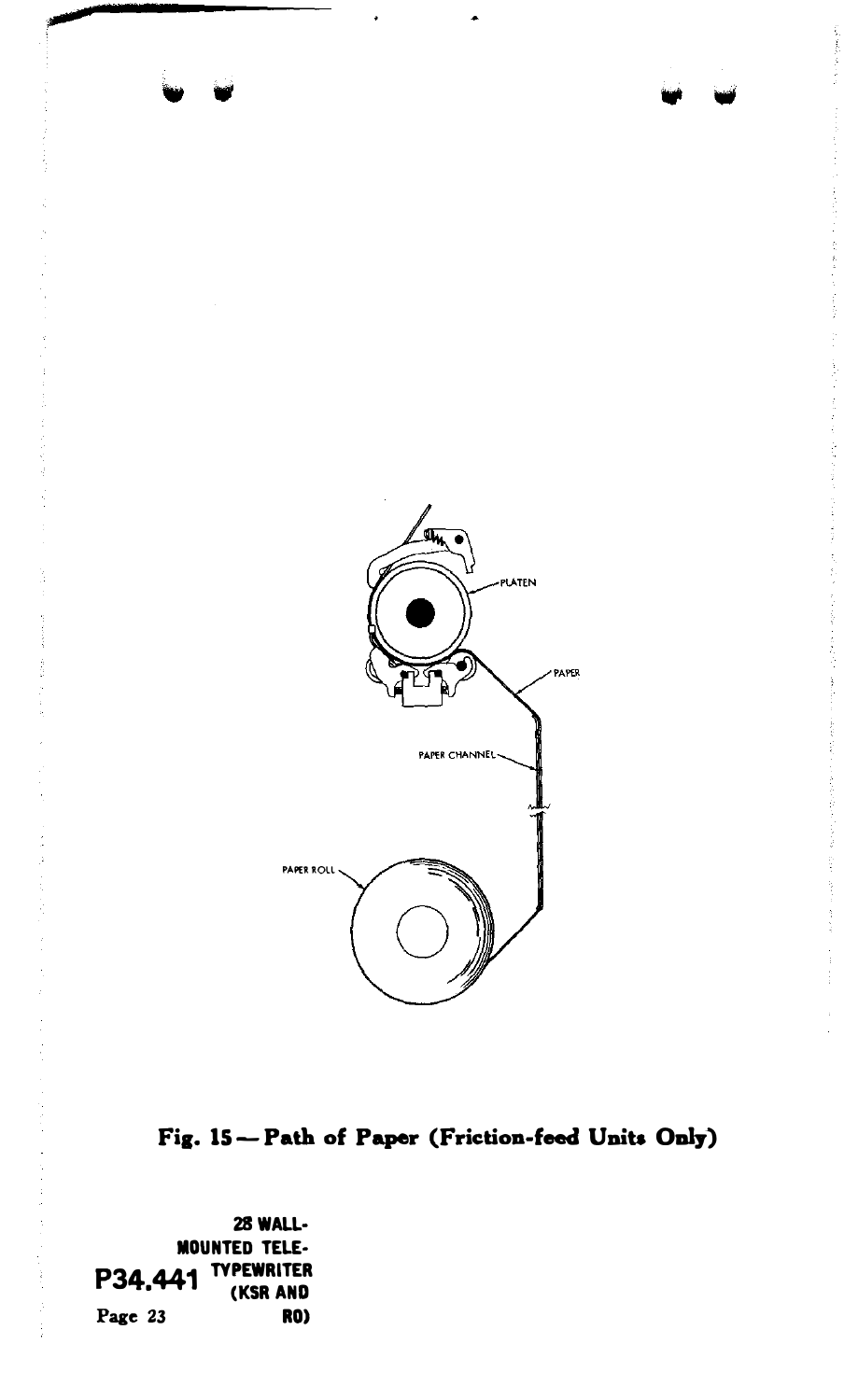9.02 If a sprocket-feed teletypewriter is installed, the bakelite spindle retainers may be removed to provide additional storage space for sprocket-feed forms. These retainers are attached to the lower part of the backplate assembly.

9.03 Remove both spools from the ribbon-spool shafts. Engage the hook on the end of the new ribbon in the hub of the empty spool. Wind a few turns of the ribbon onto the empty spool in the same direction as that in which it comes off the full spool. Make sure that the reversing eyelet has been wound up on the empty spool. Place the spools on the spool shafts so that the ribbon on the right spool comes off the right side and the ribbon on the left spool comes off the left side without twisting. Thread the ribbon around the rollers and through the ribbon-reverse lever slots as shown in Fig. 16.



#### Fig. 16 - Path of Ribbon

I I

I I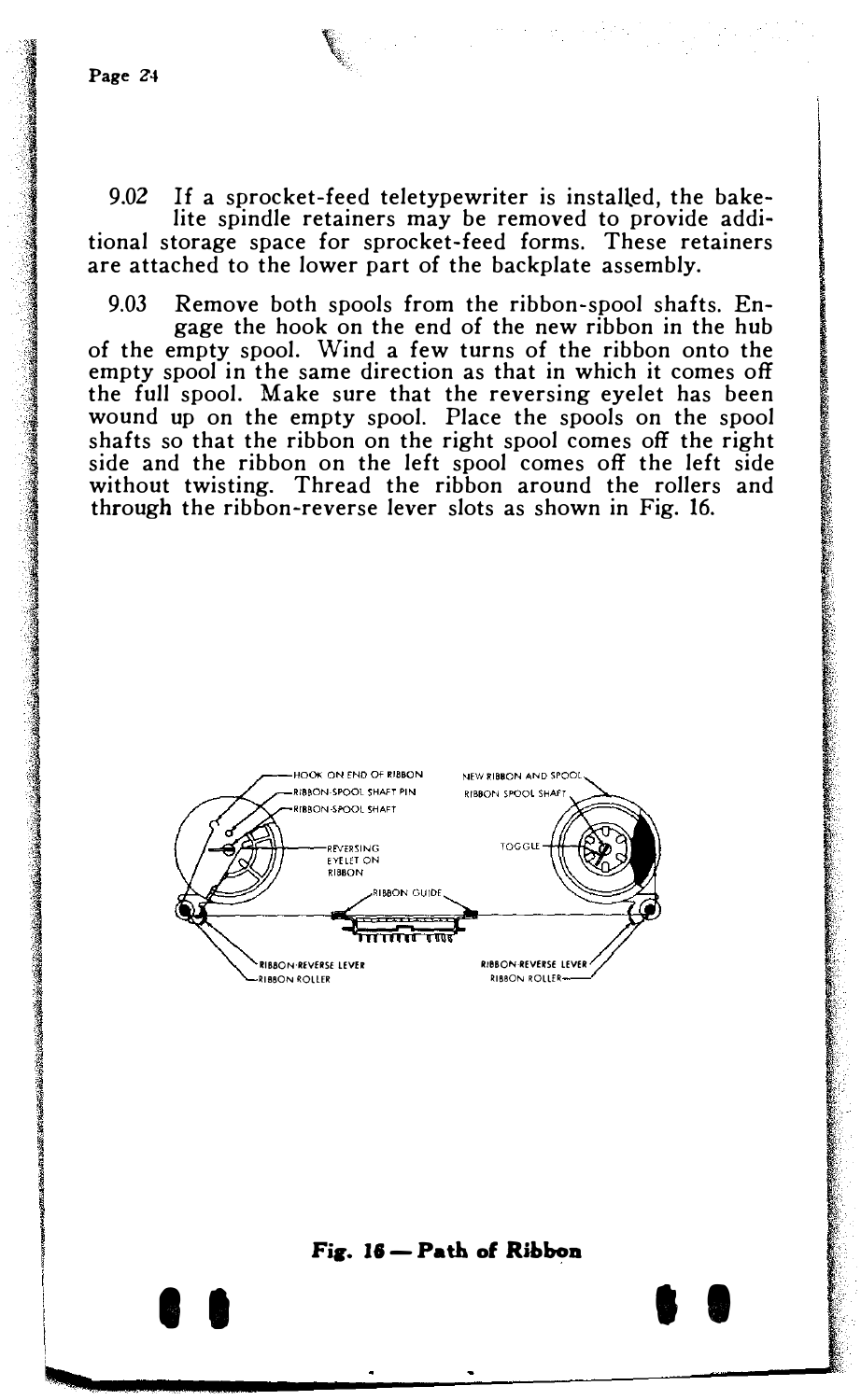## 10. OPERATING TESTS

10.01 After completion of the installation and associated adjustment procedures, make the operating tests which follow.

 $\mathbf{v}$  .

## A. Operating Tests Applicable to Special Set Only

10.02 Determine that the green period key (.) can only be depressed when the red period key (.) is depressed.

10.03 Since this keyboard does not contain the complete alphabet, normal test sentence procedure will not be applicable. Instead, type the entire keytop arrangement a few times and test for accuracy. In addition, the following typing and stuntbox operations are not keyboard-controlled and should be checked by sending the following mark-space combinations to the unit.

| Code         | <b>Operation</b> |                |
|--------------|------------------|----------------|
| <b>MSSMM</b> | A                |                |
| <b>MSSSS</b> | в                |                |
| <b>MSMSM</b> | D                | $M - Mark$     |
| MSMMM        | G                | $S - Space$    |
| MMSSM        | н                | M M S S M      |
| <b>MMSMS</b> | ĸ                |                |
| MMSMM        | L                | #1 Pulse -     |
| MMMSM        | $\mathbf x$      | #2 Pulse -     |
| <b>MMMMS</b> | Y                | #3 Pulse - - - |
| MMMMM        | Z                | #4 Pulse -     |
| <b>MMMSS</b> | CR, LF, AND BELL | #5 Pulse - -   |

28WALL· MOUNTED TELE· P34.441 TYPEWRITER (KSR AND Page 25 RO)